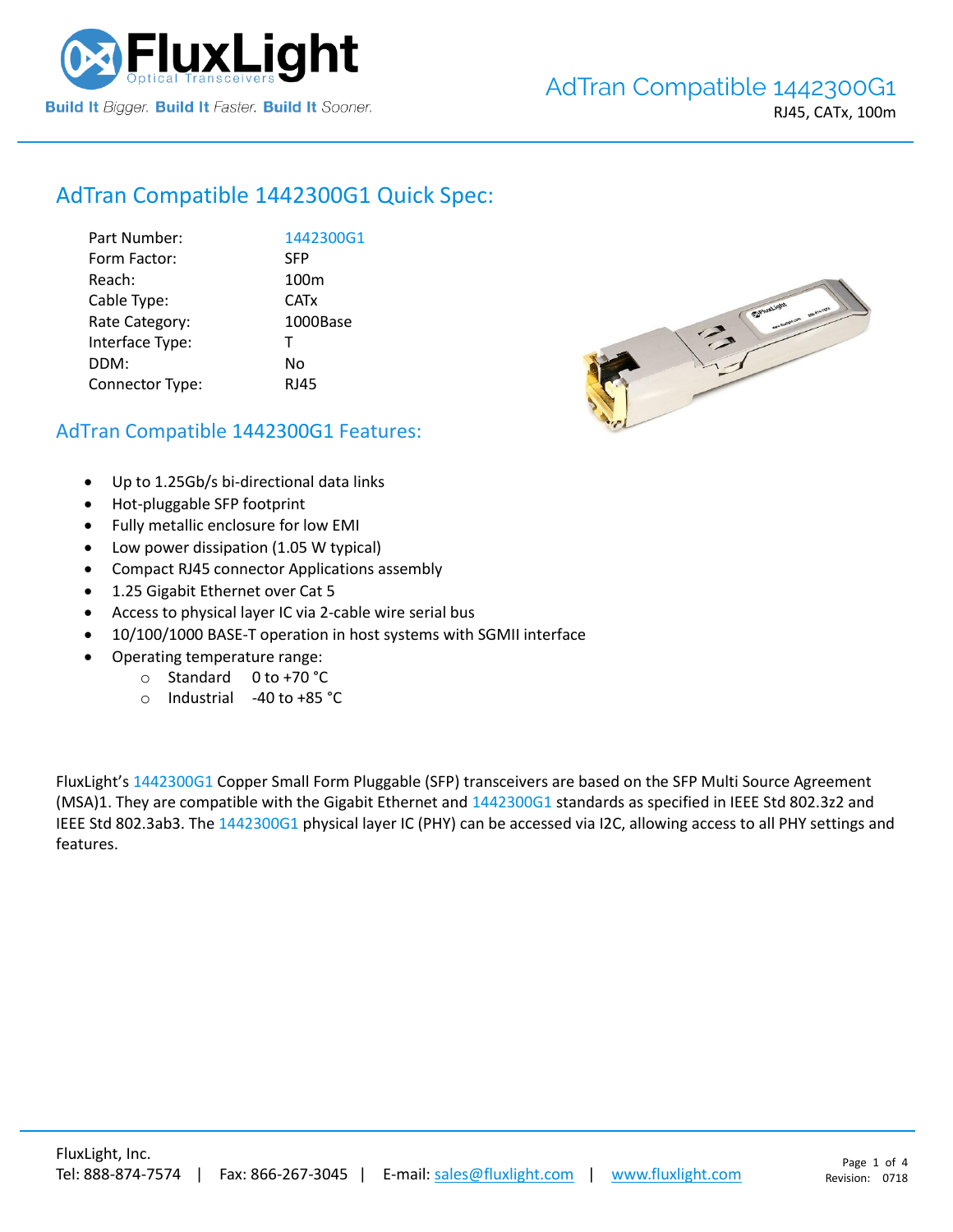

## I. SFP to Host Connector Pin Out

| Pin | Symbol        | Name/Description                                  | <b>Note</b>  |
|-----|---------------|---------------------------------------------------|--------------|
| 1   | <b>VEET</b>   | Transmitter ground (common with receiver ground)  | 1            |
| 2   | <b>TFAULT</b> | Transmitter Fault Not supported                   |              |
| 3   | <b>TDIS</b>   | Transmitter Disable. PHY disabled on high or open | 2            |
| 4   | MOD_DEF(2)    | Module Definition 2. Data line for serial ID      | 3            |
| 5   | MOD DEF(1)    | Module Definition 1. Clock line for serial ID     | 3            |
| 6   | MOD_DEF(0)    | Module Definition 0. Grounded within the module   | 3            |
| 7   | Rate Select   | No connection required                            |              |
| 8   | <b>LOS</b>    | Loss of Signal indication. Not supported          |              |
| 9   | <b>VEER</b>   | Receiver ground (common with transmitter ground)  | 1            |
| 10  | <b>VEER</b>   | Receiver ground (common with transmitter ground)  | 1            |
| 11  | <b>VEER</b>   | Receiver ground (common with transmitter ground)  |              |
| 12  | RD-           | Receiver Inverted DATA out. AC coupled            |              |
| 13  | $RD+$         | Receiver Non-inverted DATA out. AC coupled        |              |
| 14  | <b>VEER</b>   | Receiver ground (common with transmitter ground)  | 1            |
| 15  | <b>VCCR</b>   | Receiver power supply                             |              |
| 16  | <b>VCCT</b>   | Transmitter power supply                          |              |
| 17  | <b>VEET</b>   | Transmitter ground (common with receiver ground)  | 1            |
| 18  | TD+           | Transmitter Non-Inverted DATA in. AC coupled      |              |
| 19  | TD-           | Transmitter Inverted DATA in. AC coupled          |              |
| 20  | <b>VEET</b>   | Transmitter ground (common with receiver ground)  | $\mathbf{1}$ |

Notes:

- 1) Circuit ground is connected to chassis ground
- 2) PHY disabled on TDIS > 2.0V or open, enabled on TDIS < 0.8V
- 3) Should be pulled up with 4.7k 10k Ohms on host board to a voltage between 2.0 V and 3.6 V. MOD\_DEF(0) pulls line low to indicate module is plugged in

### II. +3.3V Volt Electrical Power Interface

The 1000Base-T has an input voltage range of 3.3 V +/- 5%. The 4 V maximum voltage is not allowed for continuous operation.

| <b>Parameter</b>   | <b>Symbol</b> | <b>Min</b> | Typ | <b>Max</b> | <b>Units</b> | <b>Notes/Conditions</b>                                                                 |
|--------------------|---------------|------------|-----|------------|--------------|-----------------------------------------------------------------------------------------|
| Supply<br>Current  | Is            |            | 320 | 375        | mA           | 1.2W max power over full range of<br>voltage and temperature. See caution<br>note below |
| Input Voltage      | <b>Vcc</b>    | 3.13       | 3.3 | 3.47       |              | Referenced to GND                                                                       |
| Maximum<br>Voltage | Vmax          |            |     | 4          | v            |                                                                                         |
| Surge Current      | Isurge        |            |     | 30         | mA           | Hot plug above steady state current. See<br>caution note below                          |

### **+3.3 Volt Electrical Power Interface**

Caution: Power consumption and surge current are higher than the specified values in the SFP MSA.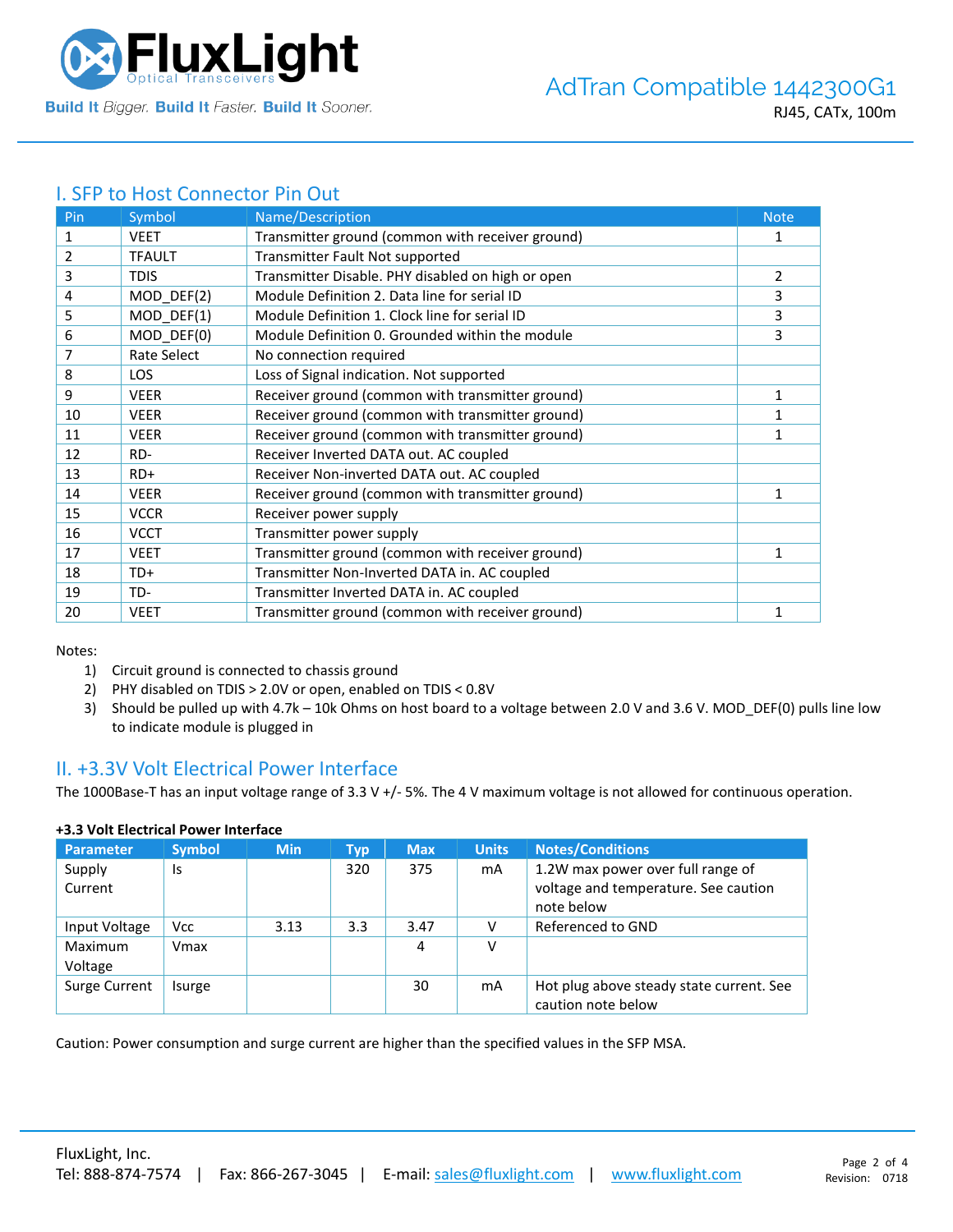

### III. Low-Speed Signals

MOD\_DEF(1) (SCL) and MOD\_DEF(2) (SDA), are open drain CMOS signals (see section VII, "Serial Communication Protocol"). Both MOD\_DEF(1) and MOD\_DEF(2) must be pulled up to host\_Vcc.

#### **Low-Speed Signals, Electronic Characteristics**

| Parameter                        | Symbol     | Min            | <b>Max</b>       | <b>Units</b> | Notes/Conditions                                                          |
|----------------------------------|------------|----------------|------------------|--------------|---------------------------------------------------------------------------|
| SFP Output LOW                   | <b>VOL</b> | 0              | 0.5              | V            | 4.7k to 10k pull-up to host_Vcc,<br>measured at host side of<br>connector |
| <b>SFP Output</b><br><b>HIGH</b> | <b>VOH</b> | host Vcc - 0.5 | host $Vcc + 0.3$ | V            | 4.7k to 10k pull-up to host Vcc,<br>measured at host side of<br>connector |
| SFP Input LOW                    | VIL        | 0              | 0.8              | V            | 4.7k to 10k pull-up to Vcc,<br>measured at SFP side of<br>connector       |
| <b>SFP Input HIGH</b>            | <b>VIH</b> | $\mathcal{P}$  | $Vcc + 0.3$      | V            | 4.7k to 10k pull-up to Vcc,<br>measured at SFP side of<br>connector       |

## IV. High-Speed Electrical Interface

All high-speed signals are AC-coupled internally.

#### **High-Speed Electrical Interface, Transmission Line-SFP**

| Parameter | <b>Symbol</b> | <b>Min</b> | Typ | <b>Max</b> | <b>Units</b> | <b>Notes/Conditions</b>            |
|-----------|---------------|------------|-----|------------|--------------|------------------------------------|
| Line      | fL            |            | 125 |            | MHz          | 5-level encoding, per IEEE 802.3ab |
| Frequency |               |            |     |            |              |                                    |
| Tx Output | Zout, TX      |            | 100 |            | Ohm          | Differential, for all frequencies  |
| Impedance |               |            |     |            |              | between 1MHz and 125MHz            |
| Rx Input  | Zin.RX        |            | 100 |            | Ohm          | Differential, for all frequencies  |
| Impedance |               |            |     |            |              | between 1MHz and 125MHz            |

#### **High-Speed Electrical Interface, Host-SFP**

| Parameter          | Symbol   | <b>Min</b> | Typ | <b>Max</b> | <b>Units</b> | <b>Notes/Conditions</b> |
|--------------------|----------|------------|-----|------------|--------------|-------------------------|
| Single ended data  | Vinsing  | 250        |     | 1200       | mV           | Single ended            |
| input swing        |          |            |     |            |              |                         |
| Single ended data  | Voutsing | 350        |     | 800        | mV           | Single ended            |
| output swing       |          |            |     |            |              |                         |
| Rise/Fall Time     | $Tr.$ Tf |            | 175 |            | psec         | 20%-80%                 |
| Tx Input Impedance | Zin      |            | 50  |            | Ohm          | Single ended            |
| Rx Output          | Zout     |            | 50  |            | Ohm          | Single ended            |
| Impedance          |          |            |     |            |              |                         |